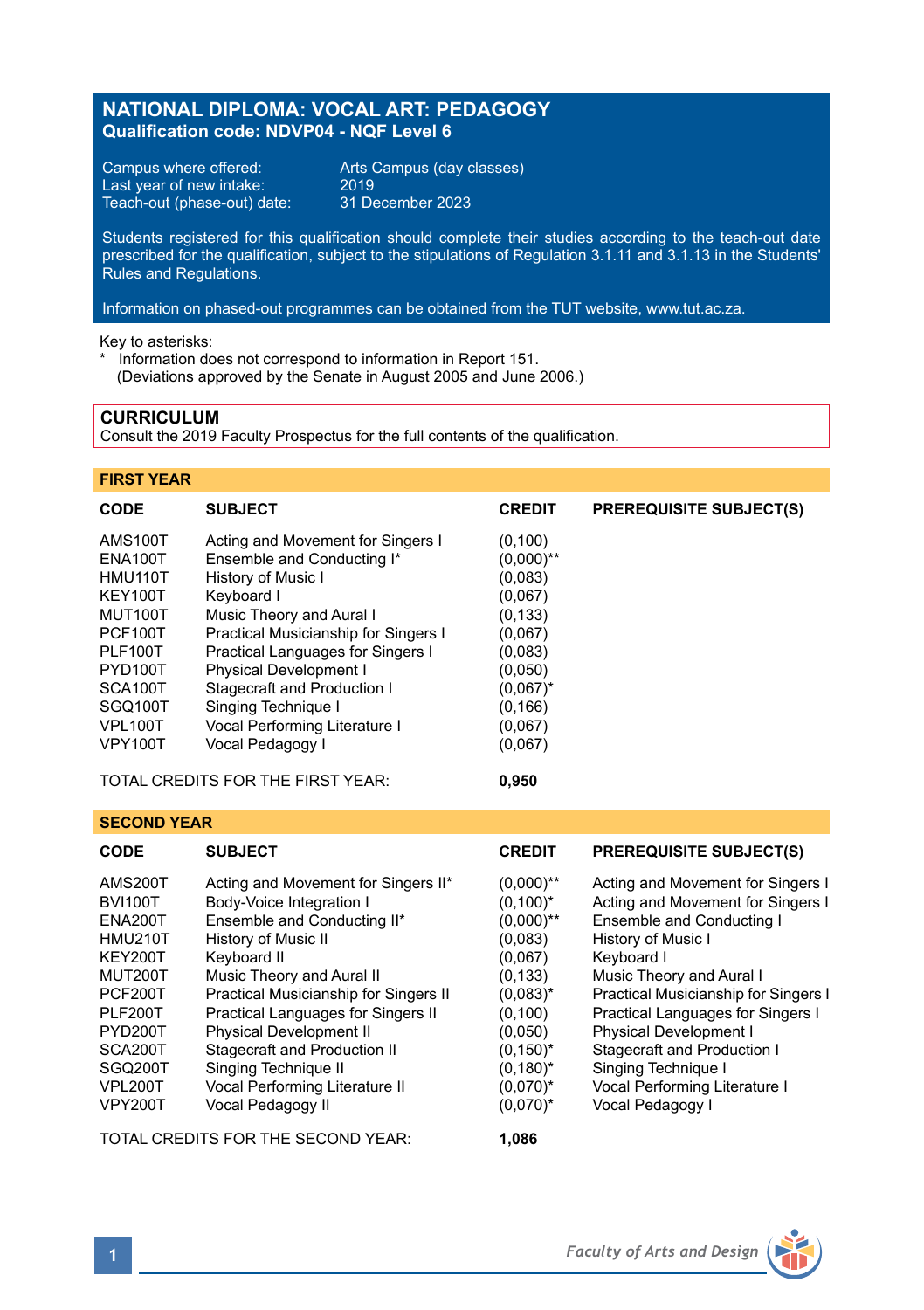# **SUBJECT INFORMATION (OVERVIEW OF SYLLABUS)**

**THIRD YEAR**

The syllabus content is subject to change to accommodate industry changes. Please note that a more detailed syllabus is available at the department or in the study guide that is applicable to a particular subject. At time of publication, the syllabus content was defined as follows:

# **A**

**ACTING AND MOVEMENT FOR SINGERS I (AMS100T) ACTING AND MOVEMENT FOR SINGERS II (AMS200T) ACTING AND MOVEMENT FOR SINGERS III (AMS300T)** *(Subject custodian: Department of Performing Arts)*

Students are equipped with the skills and ability to portray character and emotion convincingly through expressive sound and movement within the parameters and requirements of specific styles. (Total tuition time:  $±$  41 hours)

# **B**

# **BODY-VOICE INTEGRATION I (BVI100T) PRACTICAL EVALUATION**

*(Subject custodian: Department of Performing Arts)*

The unique, interrelated functioning of the human body and performance voice is explored while moving on stage. (Total tuition time: ± 10 hours)

# **BODY-VOICE INTEGRATION II (BVI200T) PRACTICAL EVALUATION**

*(Subject custodian: Department of Performing Arts)*

The unique, interrelated functioning of the human body and voice is analysed and mastered from a physiological and kinaesthetic viewpoint. (Total tuition time: ± 14,5 hours)

# **E**

**ENSEMBLE AND CONDUCTING I (ENA100T) PRACTICAL EVALUATION ENSEMBLE AND CONDUCTING II (ENA200T) PRACTICAL EVALUATION ENSEMBLE AND CONDUCTING III (ENA300T)** *(Subject custodian: Department of Performing Arts)*

Students are equipped with an understanding of the rhythmic and harmonic structure of vocal ensemble to enable them to facilitate and/or participate in accurate and aesthetically appealing performances by both small and larger groups of singers. (Total tuition time: ± 64 hours and ± 72 hours for ENA300T)

| <b>PRACTICAL EVALUATION</b> |
|-----------------------------|
| <b>PRACTICAL EVALUATION</b> |
| <b>PRACTICAL EVALUATION</b> |
|                             |

| CODE | <b>SUBJECT</b> | <b>CREDIT</b> | <b>PREREQUISITE SUBJECT(S)</b> |
|------|----------------|---------------|--------------------------------|
|      |                |               |                                |

| AMS300T                                    | Acting and Movement for Singers III*       | $(0,000)$ ** | Acting and Movement for Singers II |  |
|--------------------------------------------|--------------------------------------------|--------------|------------------------------------|--|
| <b>BVI200T</b>                             | Body-Voice Integration II                  | $(0,100)^*$  | Body-Voice Integration I           |  |
| ENA300T                                    | Ensemble and Conducting III*               | $(0,000)$ ** | Ensemble and Conducting II         |  |
| HMU310T                                    | History of Music (Spec) III                | (0,083)      | History of Music II                |  |
| KEY300T                                    | Keyboard III                               | $(0.046)^*$  | Keyboard II                        |  |
| MUT300T                                    | Music Theory and Aural III                 | (0, 150)     | Music Theory and Aural II          |  |
| PCF300T                                    | <b>Practical Musicianship for Singers</b>  | $(0,100)^*$  | Practical Musicianship for         |  |
|                                            | (Spec) III                                 |              | Singers II                         |  |
| PLF300T                                    | Practical Languages for Singers (Spec) III | $(0.085)^*$  | Practical Languages for Singers II |  |
| PYD300T                                    | <b>Physical Development III</b>            | (0,050)      | <b>Physical Development II</b>     |  |
| SCA300T                                    | Stagecraft and Production III*             | $(0,000)$ ** | Stagecraft and Production II       |  |
| SGQ300T                                    | Singing Technique (Spec) III               | (0, 200)     | Singing Technique II               |  |
| VPL300T                                    | Vocal Performing Literature (Spec) III     | $(0.075)^*$  | Vocal Performing Literature II     |  |
| <b>VPY300T</b>                             | Vocal Pedagogy III*                        | $(0.075)^*$  | Vocal Pedagogy II                  |  |
|                                            |                                            |              |                                    |  |
| TOTAL CREDITS FOR THE THIRD YEAR:<br>0,964 |                                            |              |                                    |  |
|                                            | TOTAL CREDITS FOR THE QUALIFICATION:       | 3.000        |                                    |  |
|                                            |                                            |              |                                    |  |

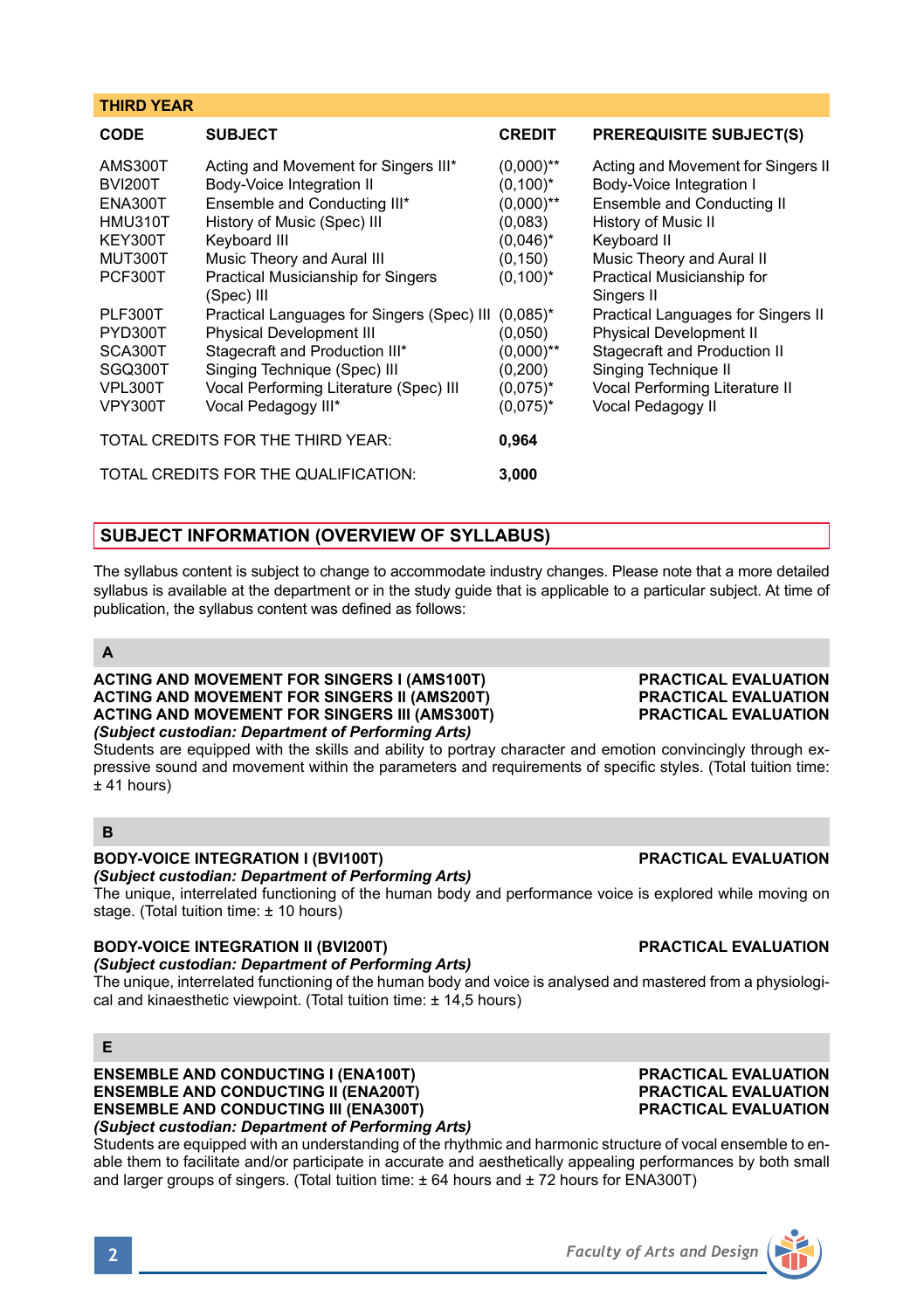# **HISTORY OF MUSIC I (HMU110T) 1 X 3-HOUR PAPER HISTORY OF MUSIC II (HMU210T)**

### *(Subject custodian: Department of Performing Arts)*

A study of the history of music places vocal art in a relevant and accessible socio-economic and political context. Emphasis is placed on critical understanding and evaluation of underlying developments. Various cultures and musical traditions are explored, and contemporary trends are interpreted against a backdrop of cultural diversity. (Total tuition time: ± 25 hours)

### **HISTORY OF MUSIC (SPEC) III (HMU310T) 1 X 3-HOUR PAPER** *(Subject custodian: Department of Performing Arts)*

History of music specific to the chosen fields of vocal performance, pedagogy or choral training. (Total tuition time:  $\pm$  25 hours)

# **K**

**H**

# **KEYBOARD I (KEY100T) PRACTICAL EVALUATION KEYBOARD II (KEY200T) PRACTICAL EVALUATION** *(Subject custodian: Department of Performing Arts)*

By studying a keyboard instrument, students are equipped with sufficient theoretical knowledge and practical skills to play vocal exercises independently and to learn or teach music. (Total tuition time: ± 20 hours for KEY100T/200T and ± 32 hours for KEY300T)

# **M**

**MUSIC THEORY AND AURAL I (MUT100T) CONTINUOUS ASSESSMENT MUSIC THEORY AND AURAL II (MUT200T) CONTINUOUS ASSESSMENT MUSIC THEORY AND AURAL III (MUT300T)** *(Subject custodian: Department of Performing Arts)*

This subject establishes a theoretical foundation, enabling the student to learn and perform vocal music accurately. It entails the mastery of musical notation, rhythmic and harmonic principles and related skills, such as sight-singing and learning music. (Total tuition time: ± 125 hours for MUT100T/200T and ± 150 hours for MUT300T)

# **P**

**PHYSICAL DEVELOPMENT I (PYD100T) PRACTICAL EVALUATION**<br> **PHYSICAL DEVELOPMENT II (PYD200T) PRACTICAL EVALUATION** PHYSICAL DEVELOPMENT II (PYD200T)<br>PHYSICAL DEVELOPMENT III (PYD300T) PHYSICAL EVALUATION **PHYSICAL DEVELOPMENT III (PYD300T)** *(Subject custodian: Department of Performing Arts)*

An essential component of the training of the singer-athlete is optimal physical performance under varying and often strenuous conditions. This includes cardiovascular fitness, muscular strength and flexibility, stamina and a healthy lifestyle. (Total tuition time: ± 20 hours)

### **PRACTICAL LANGUAGES FOR SINGERS I (PLF100T) PRACTICAL EVALUATION PRACTICAL LANGUAGES FOR SINGERS II (PLF200T)** *(Subject custodian: Department of Performing Arts)*

Elementary grammatical knowledge of European and African languages commonly encountered in vocal texts. This subject is aimed at facilitating learning and understanding of vocal texts, as well as articulation and authentic pronunciation of these languages. A meticulous linguistic approach further serves to enhance interpretation and musical style. (Total tuition time: ± 100 hours for PLF100T and ± 125 hours for PLF200T)

### **PRACTICAL LANGUAGES FOR SINGERS (SPEC) III (PLF300T) PRACTICAL EVALUATION** *(Subject custodian: Department of Applied Languages)*

Elementary grammatical knowledge of European and African languages commonly encountered in vocal texts. This subject is aimed at facilitating learning and understanding of vocal texts, as well as articulation and authentic pronunciation of these languages. A meticulous linguistic approach further serves to enhance interpretation and musical style. Students choose at least two specialist languages. (Total tuition time: ± 125 hours)

# **PRACTICAL EVALUATION**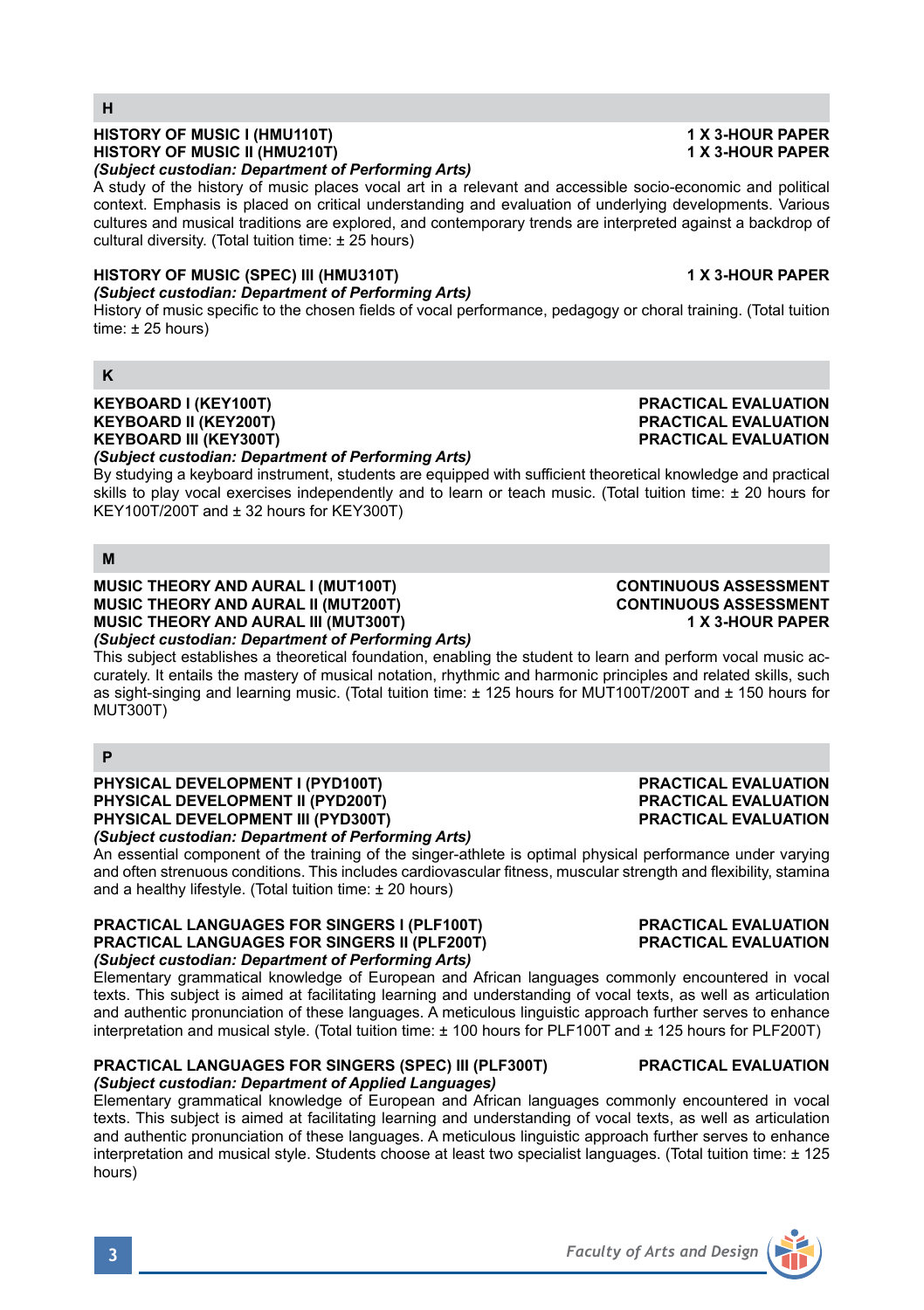# **PRACTICAL MUSICIANSHIP FOR SINGERS I (PCF100T) PRACTICAL EVALUATION**

### *(Subject custodian: Department of Performing Arts)*

Various songs and arias are studied, analysed and performed. Special attention is given to musical phrasing and style. The correct pronunciation of different languages is emphasised. (Total tuition time: ± 15 individual hours)

### **PRACTICAL MUSICIANSHIP FOR SINGERS II (PCF200T) PRACTICAL EVALUATION** *(Subject custodian: Department of Performing Arts)*

Various arias, songs, recitatives and ensembles are studied and performed. Special attention is given to diction, phrasing and style. (Total tuition time: ± 2 individual hours)

# **PRACTICAL MUSICIANSHIP FOR SINGERS (SPEC) III (PCF300T) PRACTICAL EVALUATION**

*(Subject custodian: Department of Performing Arts)*

Singers acquire more refined performance skills in collaboration with an accompanist and other singers and/ or instrumentalists. (Total tuition time: ± 25 individual hours)

### **S**

### **SINGING TECHNIQUE I (SGQ100T) PRACTICAL EVALUATION SINGING TECHNIQUE II (SGQ200T)**

*(Subject custodian: Department of Performing Arts)*

Through the analysis and application of the physiology of the singing voice and the underlying principles of proficient singing, a sound and reliable technique is established. (Total tuition time: ± 32 individual hours for SGQ100T and ± 48 individual hours for SGQ200T)

# **SINGING TECHNIQUE (SPEC) III (SGQ300T) PRACTICAL EVALUATION**

*(Subject custodian: Department of Performing Arts)*

Through the analysis and application of the physiology of the singing voice and the underlying principles of proficient singing, a sound, reliable technique is applied to various styles of singing. (Total tuition time: ± 48 individual hours)

### **STAGECRAFT AND PRODUCTION I (SCA100T) PRACTICAL EVALUATION STAGECRAFT AND PRODUCTION II (SCA200T) PRACTICAL EVALUATION STAGECRAFT AND PRODUCTION III (SCA300T)** *(Subject custodian: Department of Performing Arts)*

In addition to performance on stage, related aspects of theatre production are introduced. These include stage and foyer management, logistics and schedule planning, lighting and technical aspects, principles of stage direction, props, costumes and make-up. (Total tuition time: ± 60 hours and ± 70 hours for SCA300T)

# **V**

### **VOCAL PEDAGOGY I (VPY100T) 1 X 3-HOUR PAPER VOCAL PEDAGOGY II (VPY200T) 1 X 3-HOUR PAPER** *(Subject custodian: Department of Performing Arts)*

Students are equipped with the ability to work as professional singers. An understanding of the psychology of vocal production and the dynamic interaction between teacher and student, as well as between performers, is developed. Communication skills, individually or in a group context, are learned and refined. (Total tuition time:  $\pm$  32 hours)

### **VOCAL PEDAGOGY III (VPY300T)** 1 X 3-HOUR PAPER

## *(Subject custodian: Department of Performing Arts)*

Students are equipped with the ability to work as professional singing teachers. An understanding of the psychology of vocal production and the dynamic interaction between teacher and student, as well as between performers, is developed. Communication skills, individually or in a group context, are learned and refined. (Total tuition time: ± 48 hours)